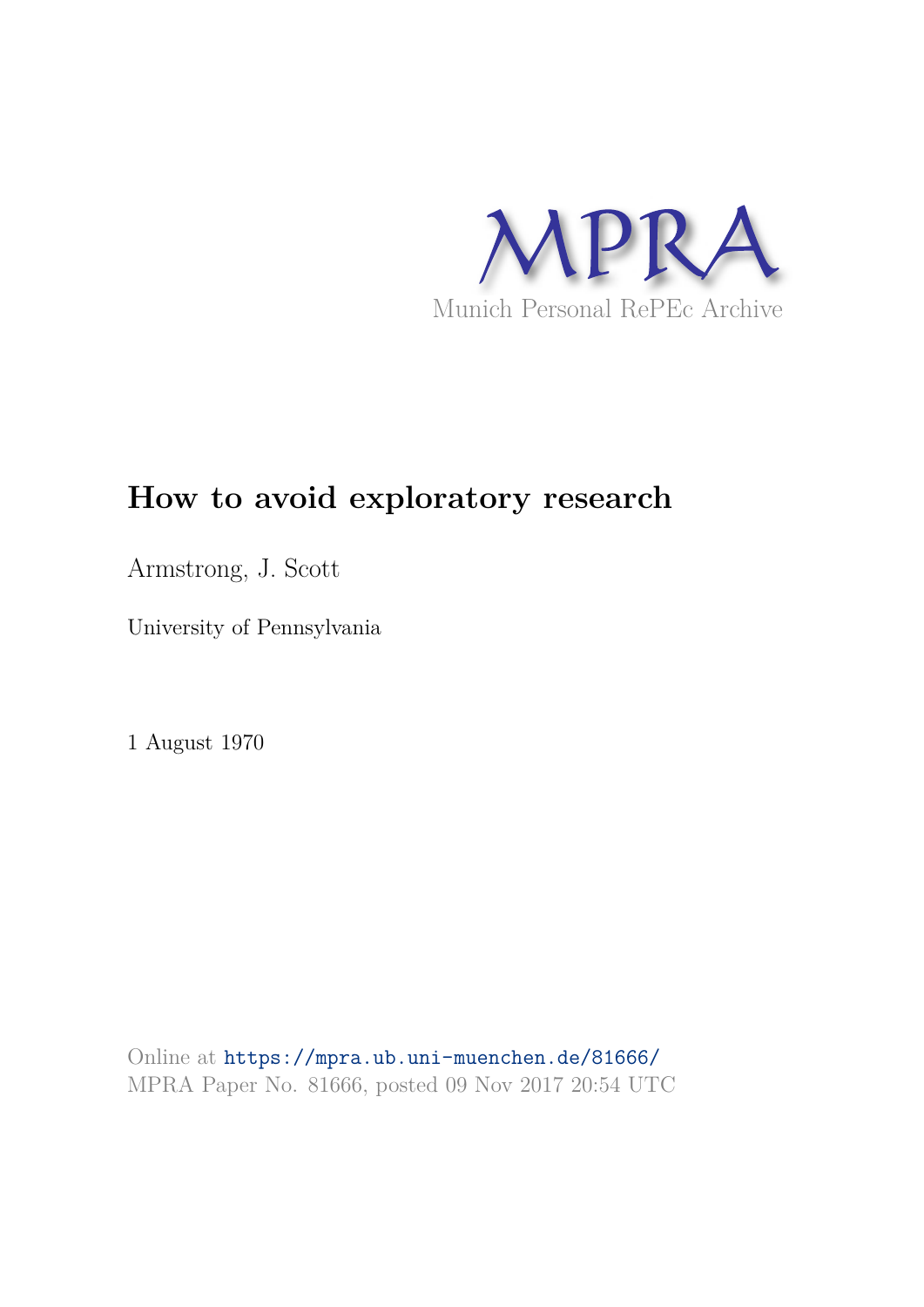

### **University of Pennsylvania ScholarlyCommons**

Marketing Papers Wharton School

8-1-1970

# How to avoid exploratory research

J. Scott Armstrong *University of Pennsylvania*, armstrong@wharton.upenn.edu

Follow this and additional works at: http://repository.upenn.edu/marketing\_papers Part of the Public Relations and Advertising Commons

#### Recommended Citation

Armstrong, J. S. (1970). How to avoid exploratory research. Retrieved from http://repository.upenn.edu/marketing\_papers/4

Postprint version. Published in *Journal of Advertising Research*, Volume 10, Issue 4, 1970, pages 27-30. The author has asserted his/her right to include this material in *Scholarly*Commons@Penn.

This paper is posted at ScholarlyCommons. http://repository.upenn.edu/marketing\_papers/4 For more information, please contact library<br>repository@pobox.upenn.edu. <br> <br> <br>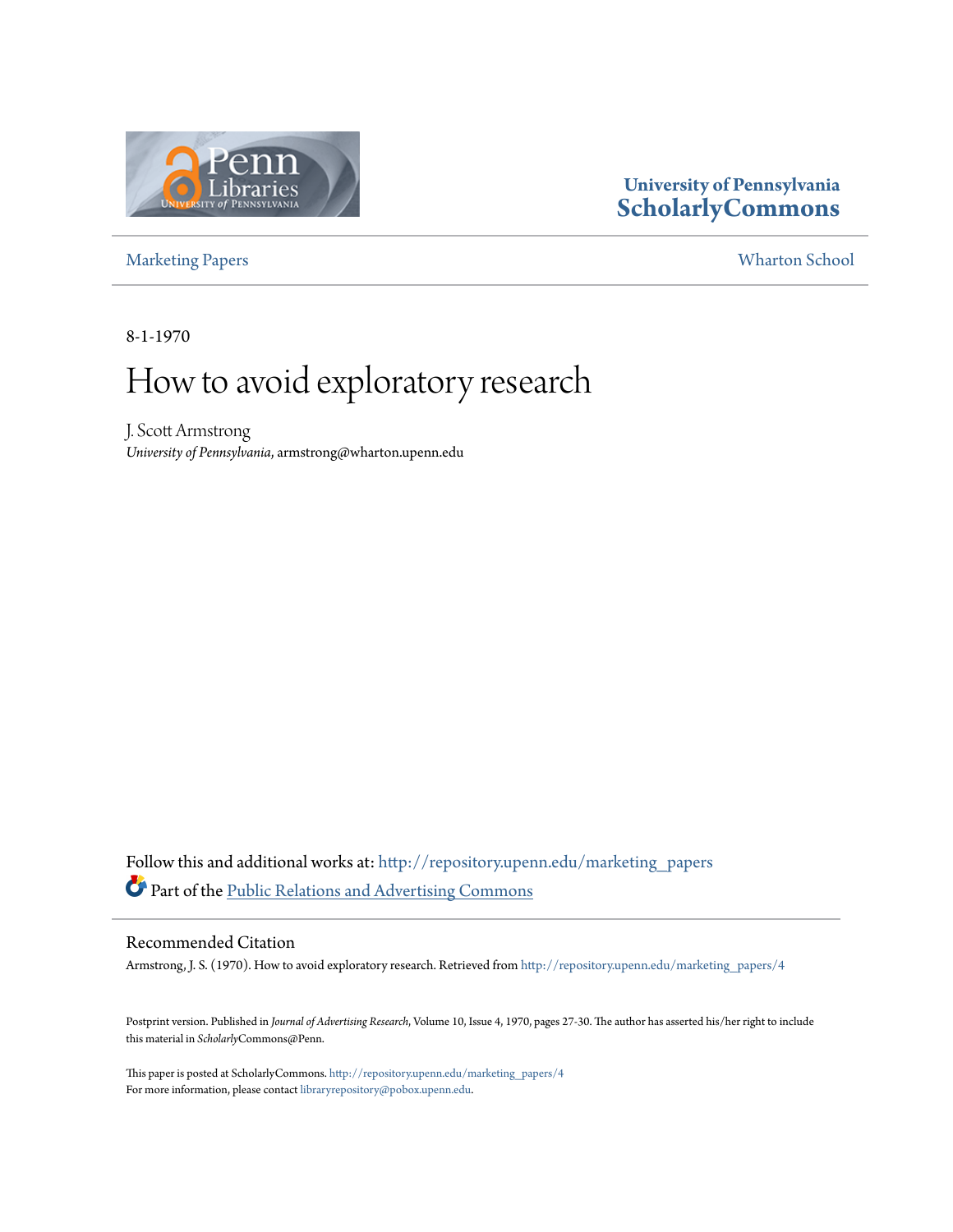### How to avoid exploratory research

#### **Abstract**

*Introduction:* Studies in marketing research often start with data rather than with a theory. This exploratory or inductive approach is at odds with the more preferred scientific method where the theory precedes the data in any single research study. (See, for example, the discussion by Francis, 1957)

Because exploratory research is common, however, one might argue that it is of some value. A number of researchers have claimed that the exploratory approach leads to new and useful theories. But there is also the danger that the research will produce false leads or useless theories.

An attempt is made in this paper to illustrate the dangers inherent in the exploratory approach. The question of whether the potential benefits are large enough to outweigh the dangers is left to the reader.

#### **Disciplines**

Public Relations and Advertising

#### **Comments**

Postprint version. Published in *Journal of Advertising Research*, Volume 10, Issue 4, 1970, pages 27-30. The author has asserted his/her right to include this material in *Scholarly*Commons@Penn.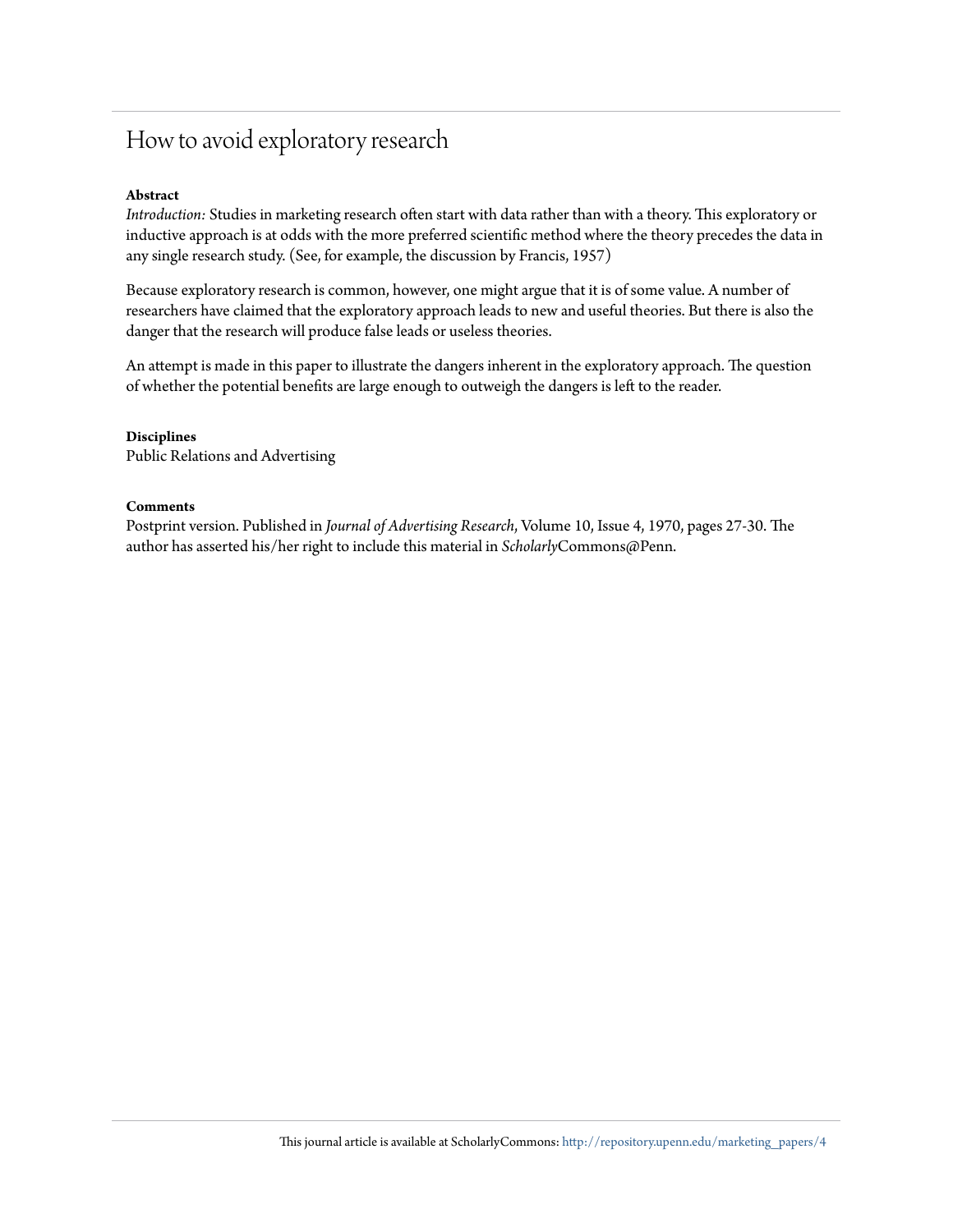#### Published in *Journal of Advertising Research*, 10 (4), 1970, 27-30.

#### **How to Avoid Exploratory Research**

#### *J. Scott Armstrong*

Studies in marketing research often start with data rather than with a theory. This exploratory or inductive approach is at odds with the more preferred scientific method where the theory precedes the data in any single research study. (See, for example, the discussion by Francis, 1957)

Because exploratory research is common, however, one might argue that it is of some value. A number of researchers have claimed that the exploratory approach leads to new and useful theories. But there is also the danger that the research will produce false leads or useless theories.

An attempt is made in this paper to illustrate the dangers inherent in the exploratory approach. The question of whether the potential benefits are large enough to outweigh the dangers is left to the reader.

One of the more popular techniques which has been used for exploratory research is regression analysis, in particular, a stepwise version. The following example illustrates the exploratory use of stepwise regression.

Tom Swift, a researcher for the International Caribou Chip Co., was asked to study the international market for caribou chips. Management was interested in some explanations as to what caused variation in sales levels among countries – e.g., why were sales higher in France than in Germany?

The company had reliable data on industry sales for caribou chips for 31 countries and Swift conducted a search for possible explanatory variables. Fortunately, the quality and accessibility of international data have been improving rapidly over recent years (e.g., see Russett, 1964). As a result, it was possible to obtain data on 30 variables which might have some relationship to sales of caribou chips. The task then was to determine which of these 30 variables were, in fact, most closely related to the sales level in each country.

The sales rates in each country were regressed against the explanatory variables by means of a stepwise regression program, using the UCLA Biomedical O2R program (Dixon, 1967). This is a "step-up program" – i.e., the variable having the highest gross correlation with the dependent variable is first entered into the regression. Next, the variable with the highest partial correlation (controlling for the variable already .in the regression is entered), etc. Only variables whose coefficient had a t-statistic of greater than 2.0 were retained in the model. (Swift interpreted this as implying that there was-less than a five per cent chance that the true coefficient was zero.)

Three of the 31 countries proved to be "outliers" on the initial regression analysis. The deviation between actual and predicted sales for each of these three countries was so large that there was less than a 10 per cent probability of such an event occurring by chance.

A careful examination of these three outliers led to the conclusion that they were not comparable with the 28 other countries, and they were dropped from the analysis. The regression was then reanalyzed. The effect of dropping the three countries was to increase the coefficient of determination,  $\mathbb{R}^2$ , by about 0.15.

The second, and final, regression run is presented in Figure 1. The last three variables did not contribute substantially to the fit of the model (in total they increased  $R^2$  by about 0.10), but Tom was following his prespecified rule of including all variables where the t-statistic was greater than 2.0.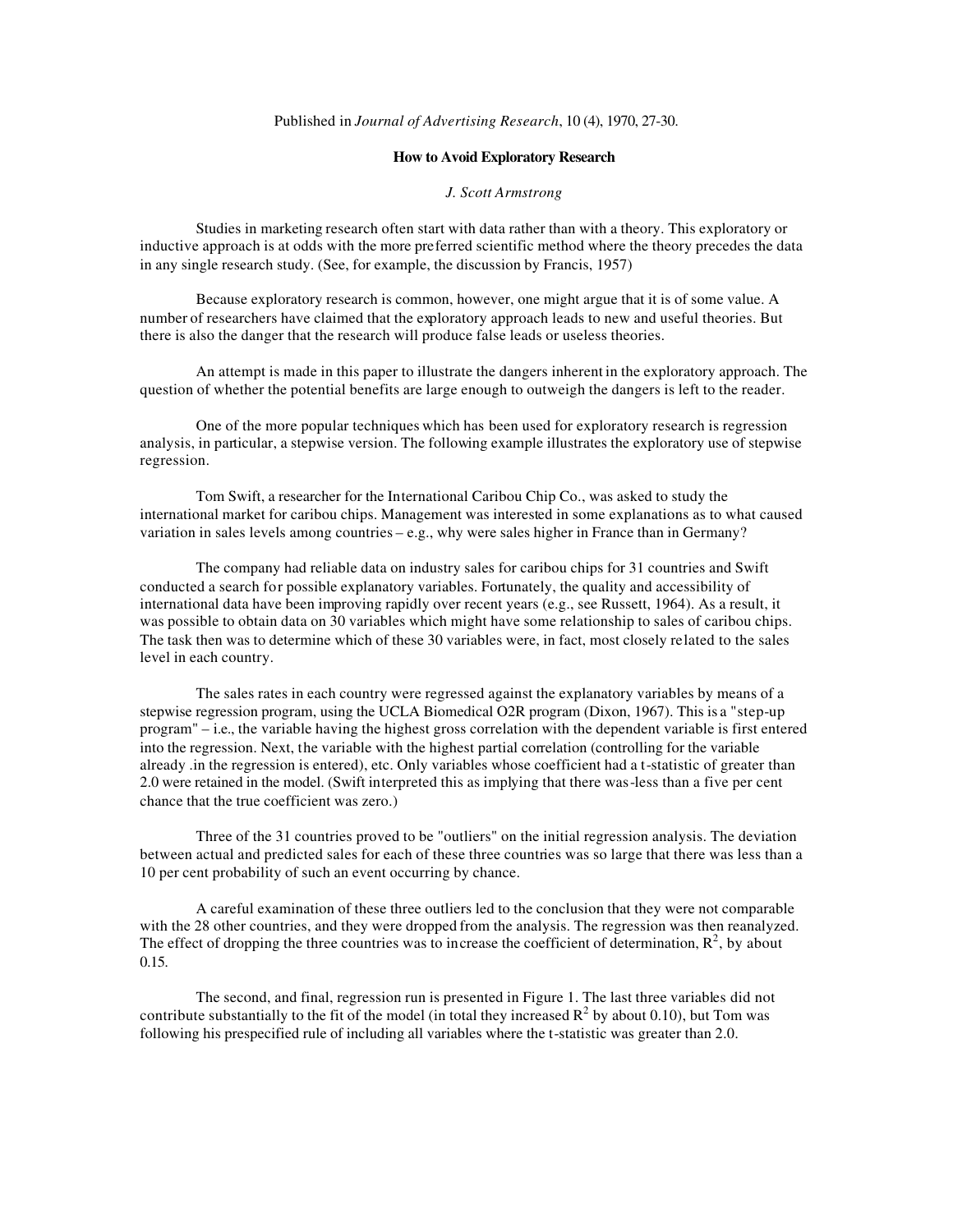**Figure 1** Regression Analysis of Caribou Chip Sales By Country  $(N = 28)$ 

| $Y = -0.24 +$                                                                                                                                                                                  |  |  | .43x <sub>1</sub> - .33x <sub>2</sub> + .29x <sub>3</sub> + .84x <sub>4</sub> - .31x <sub>5</sub> - .25x <sub>6</sub> + .20x <sub>7</sub> - .18x <sub>8</sub> |  |  |  |  |  |
|------------------------------------------------------------------------------------------------------------------------------------------------------------------------------------------------|--|--|---------------------------------------------------------------------------------------------------------------------------------------------------------------|--|--|--|--|--|
| <i>t</i> -statistics                                                                                                                                                                           |  |  | $(5.5)$ $(3.9)$ $(3.9)$ $(8.7)$ $(3.7)$ $(3.0)$ $(2.5)$ $(2.1)$                                                                                               |  |  |  |  |  |
| $Y = Sales of Caribou Chips$<br>where<br>$x_1$ = Rate of population change<br>$x_2$ = Proportion population between 15 and 64 years of age<br>$x_3$ = Literacy rate<br>$x_4$ = National income |  |  |                                                                                                                                                               |  |  |  |  |  |

- $x<sub>5</sub> =$  Urbanization
- $x_6$  = Yearly rainfall index
- $x_7$  = Temperature index
- $x_8$  = Number of household goods

 $R^2$  = 0.85 (adjusted for loss of degrees of freedom in estimating parameters)

Tom was rather careful about the analysis. He had followed what he believed to be conventional practice, and the methods were objective in the sense that he had followed prespecified statistical criteria. He had also limited his data-fitting to running only two versions of the model.

Tom was pleased with the results the adjusted  $R^2$  of 0.85 for cross-sectional data appeared to be impressive, and some of the t-statistics were very high. The likelihood that he was on to some key relationships in the international market seemed to be very great.

While a rationale was being prepared to explain each of the interesting relationships, same unfortunate news was received. In submitting the data for computer analysis, a mistake had been made: The data which were actually analyzed were not the international data. Instead, they were random normal deviates collected from Rand's book of random numbers. (The names of the variables had been assigned prior to the analysis of the data.)

The example above shows how the use of regression analysis may produce false leads which, if followed, may lead to further unproductive research.

Admittedly, the example is rather extreme in making its point; stepwise regression was used and, in addition, the number of variables to choose from is large relative to the number of observations.

It requires only a modest search of the literature, however, to produce similar studies. For example, Harvey's (1953) study was a good deal more extreme than the Tom Swift study. He explained differences among the sales of 22 matched pairs of navels by choosing from over 500 variables.

What may be done to avoid being misled by the data? The obvious answer, suggested earlier, is to start out with as well-specified a theory as possible, and *then* analyze the data. In other wards, try to avoid doing exploratory research. Some people might argue, however, that in situations where the prior knowledge is very poor the best strategy is to get on with the data analysis. For this latter situation, there are some safeguards which may be taken to reduce the likelihood of being misled.

Following are two strategies-first, on how to avoid exploratory research and, second, on how to reduce the risks involved with exploratory research.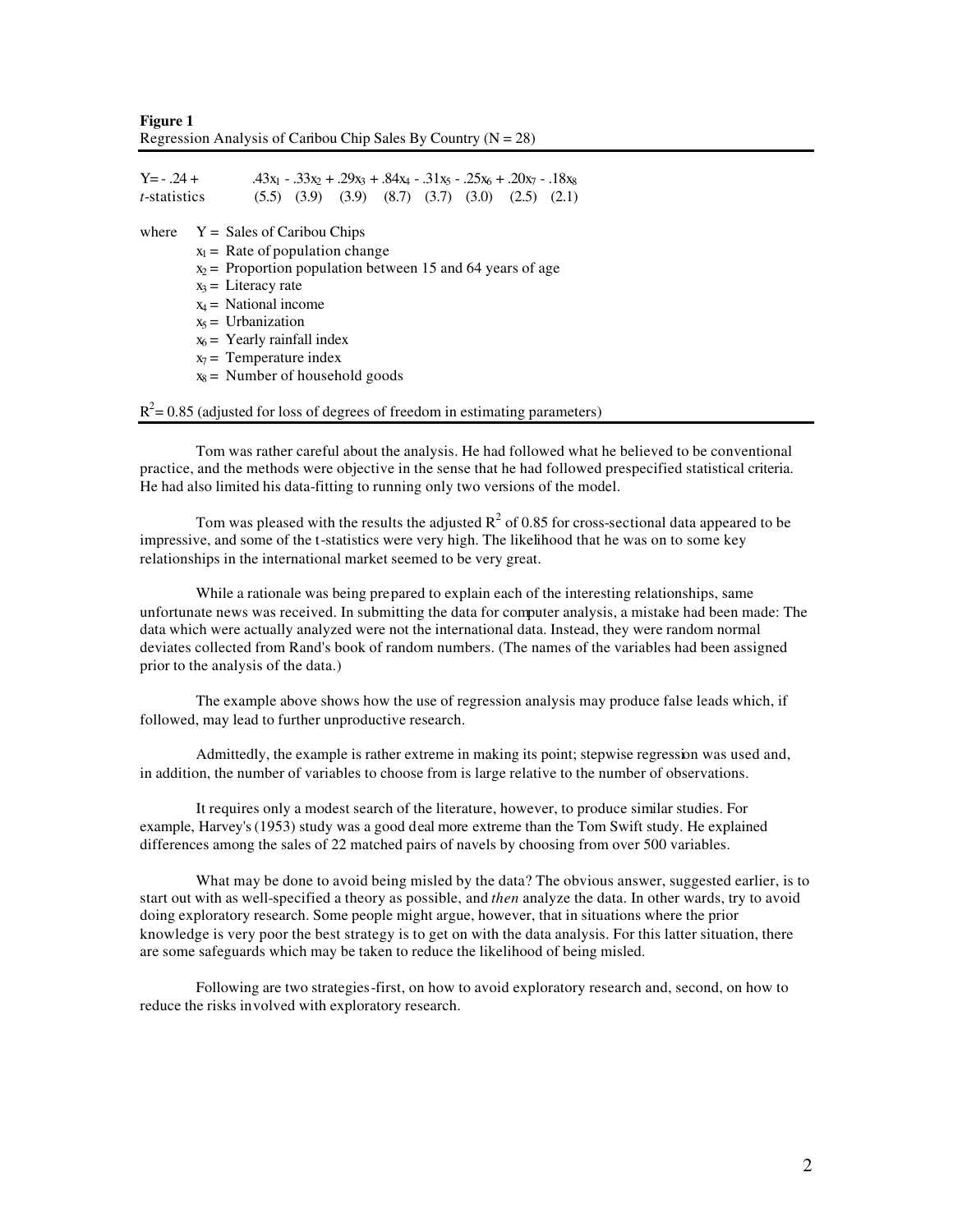#### **On Avoiding Exploratory Research**

Perhaps the primary contribution of "econometrics" is that it emphasizes that, *for a given study*, the theory should precede the data. Certainly this is a matter of degree. Even the exploratory approach calls for some prior theory in that certain variables must be selected from the infinite number available. The question, then, is

> To what extent may theory be specified by an a priori analysis? That is, to what extent may one avoid exploratory research?

The history of economics reveals a persistent trend toward a more extensive use of the a priori analysis. The various stages of development seem to be roughly along the following lines:

- 1. Specification of a small number of causal variables
- 2. Specification of the direction of each of the relationships
- 3. Specification of the pattern of causality
- 4. Specification of the functional form
- 5. Specification of the magnitude of each relationship.

At the current time, 1 and 2 are accepted as standard requirements for an econometric study; much work is currently being carried out using 3 and 4 while 5 is controversial and seldom employed. Below, each of these stages of a priori analysis is dis cussed in more detail.

*Specification of a Small Number of Causal Variables:* The researchershould not rely upon the data to tell him which variables are important. He should try to utilize the a priori analysis to restrict the number of causal variables which he will submit to analysis. He should not accept all of the variables which happen to be available as possible causal variables.

One very common way to reduce the number of possible causal variables is to consult with experts in the given problem area. Another way is to examine previous studies or theories in related areas. Or the researcher may simply have to rely on his own hunches. In some way, however, he should attempt to reduce the number of causal variables to a small set.

What is a "small set" of causal variables depends upon how much information is contained in the data which are to be analyzed. A simple approximation of the amount of information is the number of *independent observations*. The number of variables should be small relative to the number of observations. This advice is especially imp ortant in cases where the causal variables are correlated with one another.

*Specification of the Direction of Each of the Relationships:* If the researcher cannot make an a priori specification of the direction or sign of the relationship, it is probably best to omit that variable from the regression. Specification of the sign may also benefit from discussions with experts or from a knowledge of previous studies.

*Specification of the Pattern o f Causality*: The direction of causality should flow from the independent variables to the dependent variable. If there are also important causal relationships flowing from the dependent to the independent variables, then a series of equations should be used in analyzing the data. (See Johnston, 1963, for a further discussion of this problem.)

*Specification o f the Functional Form:* An examination should be made of the various measurement scales. Is the relationship between the dependent and independent variable constant over the range of data? If not, is it possible to make changes in the scales which would ensure that the relationship is constant?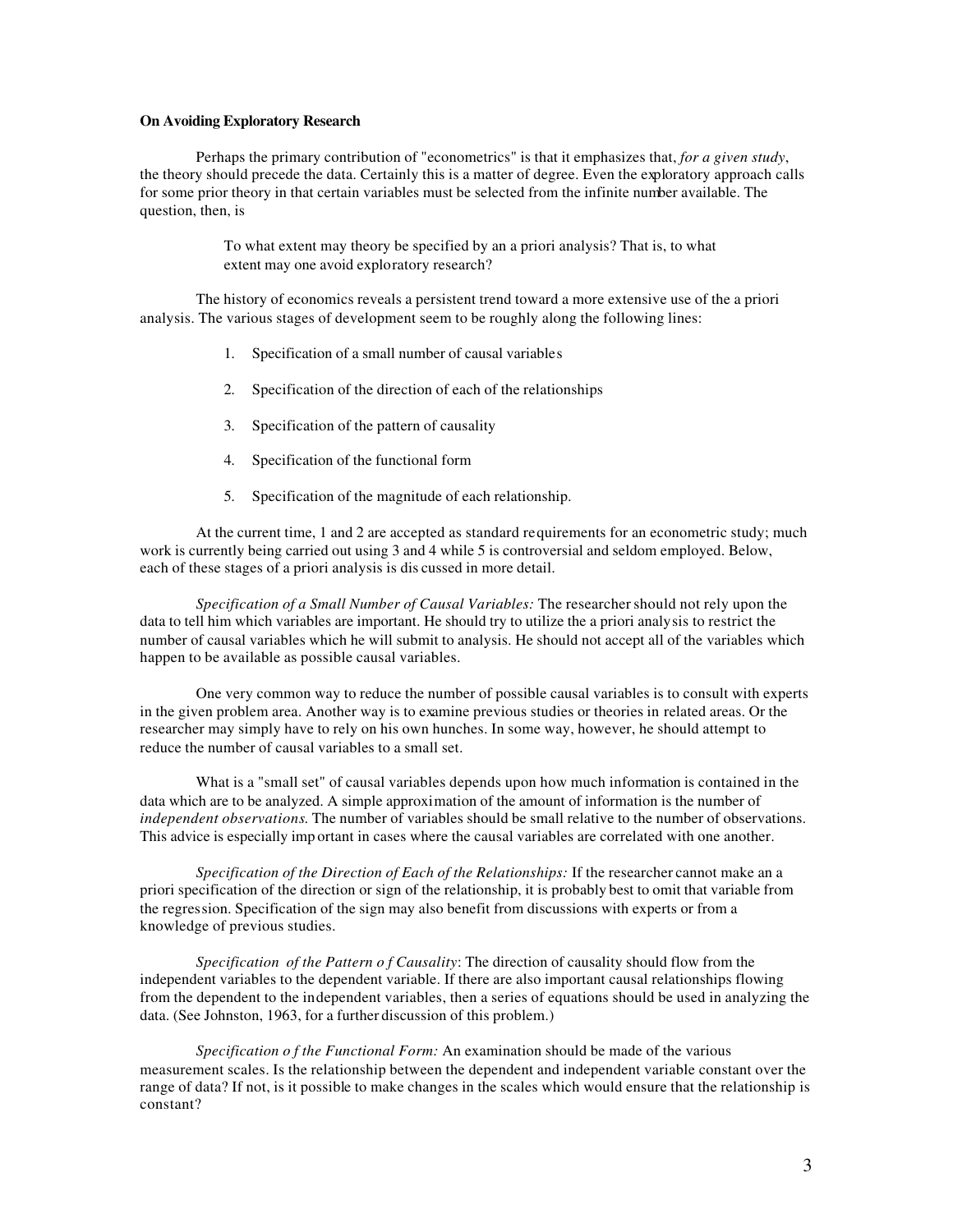At the current state of knowledge, and with the computer programs which are available, it is strongly recommended that the researcher select a functional form which allows the various causal effects to be combined in an additive fashion.

This recommendation is really not as restrictive as it might sound. The use of transformations provides a great deal of flexibility to the researcher. (For useful discussions on transformations see Johnston, 1963; Frank, 1966; and Prais and Houthakker, 1955.)

The most common functional form for work in econometrics is the multiplicative or "log-log" model. One example of the multiplicative model is:

$$
Y = aI^{B_1} P^{B_2}
$$
 (1)

It may be transformed into the additive form by taking logs on both sides:

$$
Log Y = log B + B1 log I + B2 log P
$$
 (2)

The model is unit-free and is easy to interpret (as the B 's represent elasticities). In most cases in advertising and marketing research, the multiplicative model would be the appropriate functional form. But the key point to make is that the researcher should try to use the a priori analysis in deciding upon the appropriate functional form.

*The Specification of the Magnitude of the Relationships:* The specification of the magnitude of a relationship (e.g., an income elasticity of  $+1.3$ ) on an a priori basis is still controversial. Theil and Goldberger (1961) provide one of the early examples of such an approach, but there has been little progress in recent years.

In addition to specifying the magnitude, the researcher will also, of course, have to specify his degree of confidence in each estimate if he intends to use the regression model to update his estimates.

Is it reasonable to presume that the researcher has sufficient information with which to completely specify the model? In other words, can he write down the equation solely on the basis of his prior knowledge? It would seem that there are numerous cases where he can. For example, Armstrong (1968) used such'- an approach in the development of a sales forecasting model. The performance of this "a priori model" proved to be rather good in a predictive test.

*Conclusion*: The exploratory approach tends to be akin to a projective test in psychology. The researcher has much more freedom to read his own ideas into the data. He can experiment with an almost unlimited number of possible models and choose one which fits his needs.

The use of the a priori analysis greatly restricts the freedom of the researcher in massaging the data. It represents an attempt to force the researcher to develop most of the model before he looks at the data.

In summary, it is possible to avoid many of the problems in exploratory research by simply moving away from this type of research and relying more heavily upon an a priori analysis.

What may be done to avoid problems in those cases where exploratory research is necessary? In particular, what may be done when stepwise regression is used in exploratory research?

Probably the most useful step which may be taken is to obtain measures of statistical significance, and there are a number of ways to obtain these measures. The most commonly used approach, the t-statistic of the regression coefficient, yields a rather poor measure when stepwise regression is used. Two alternative approaches – the split-sample technique and the Monte Carlo simulation technique – provide certain advantages for testing the significance of the coefficients from a stepwise regression.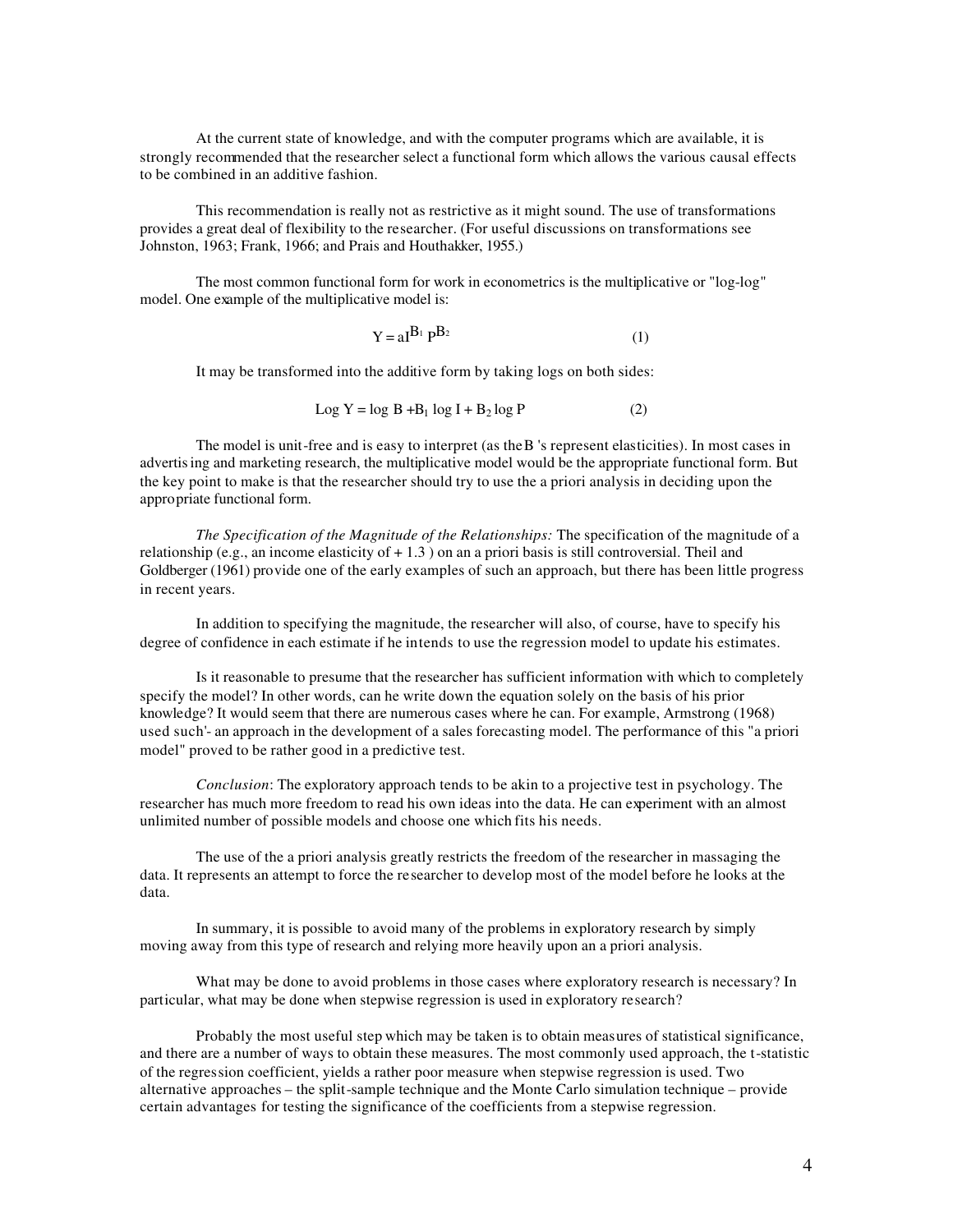Why is the t-statistic of the coefficient a poor indicator of statistical significance? The use of the t-statistic is based on the assumption that a model was specified in advance of the analysis. But the stepwise regression model is not fixed in advance. On the contrary, the objective is to experiment with a series of models in an attempt to find the "best" one. It is analogous to using 100 hypotheses and finding that five of them are statistically significant at the five per cent level and then using these five significant hypotheses for further work on the assumption that each differs from the null hypothesis. In short, the trial and error approach renders the t-statistics to be almost meaningless when there are many potential causal variables from which to choose.

To avoid drawing misleading inferences about significance when using the exploratory approach, one might use the split-sample technique. The data are randomly split into two (or more) subsamples. One subsample is then used for model building. That is, the exploratory manipulations are performed on only a part of the original sample. The regression from this analysis subsample is then fitted to the other subsample. In this second step, however, only a single model is used -i.e., there are none of the exploratory manipulations. The statistical significance may then be judged from the model based on these virgin data.

In the Tom Swift example, the split sample approach is at somewhat of a disadvantage since the sample size is small in an absolute sense. In such cases, Monte Carlo simulation may be used to examine significance. This approach could utilize random normal deviates.

A series of regression runs then may be made where each run conforms to the same procedure used on the actual data. In other words, a series of runs would be made, each one of which would look like the Tom Swift study. Each run would utilize the same sample size, the same number of variables, the same treatment for outliers, and the same rules for entering or removing variables as were used in the original problem. It would, however, be based on different samples of random data. The researcher could plot the distributions for each coefficient, and the results from a particular study could then be compared against the distributions generated by the Monte Carlo simulation to see if they are unusual.

For an inexpensive approximation of running the simulation study, one might refer to the results of the simu lation studies on random data by Ando and Kaufman (1966). Tables 3 and 4 of their study present the distribution of  $R^2$ s (for a sample of 50 simulation runs) where the sample size varies from 10 to 200, the number of potential causal variables ranges from 10 to 50, and the number of causal variables included in the model ranges from two to five.

#### **Avoiding Problems**

The best way to avoid the problems associated with using regression analysis in exploratory research is not to do exploratory research. More precisely, one should try to reduce the degree of exploratory work in a given study by the extensive use of a priori analysis.

If one does feel compelled to use the exploratory approach, it seems necessary to examine the statistical significance of the estimated relationships. The t-statistics for the coefficients provide rather poor measures of significance, and alternative approaches to estimating statistical significance should be employed.

The split sample approach is useful if the sample size is large relative to the number of variables. Where sample size is small, as in the Tom Swift study, a Monte Carlo analysis may be used. The latter approach would, in all likelihood, have saved Tom.